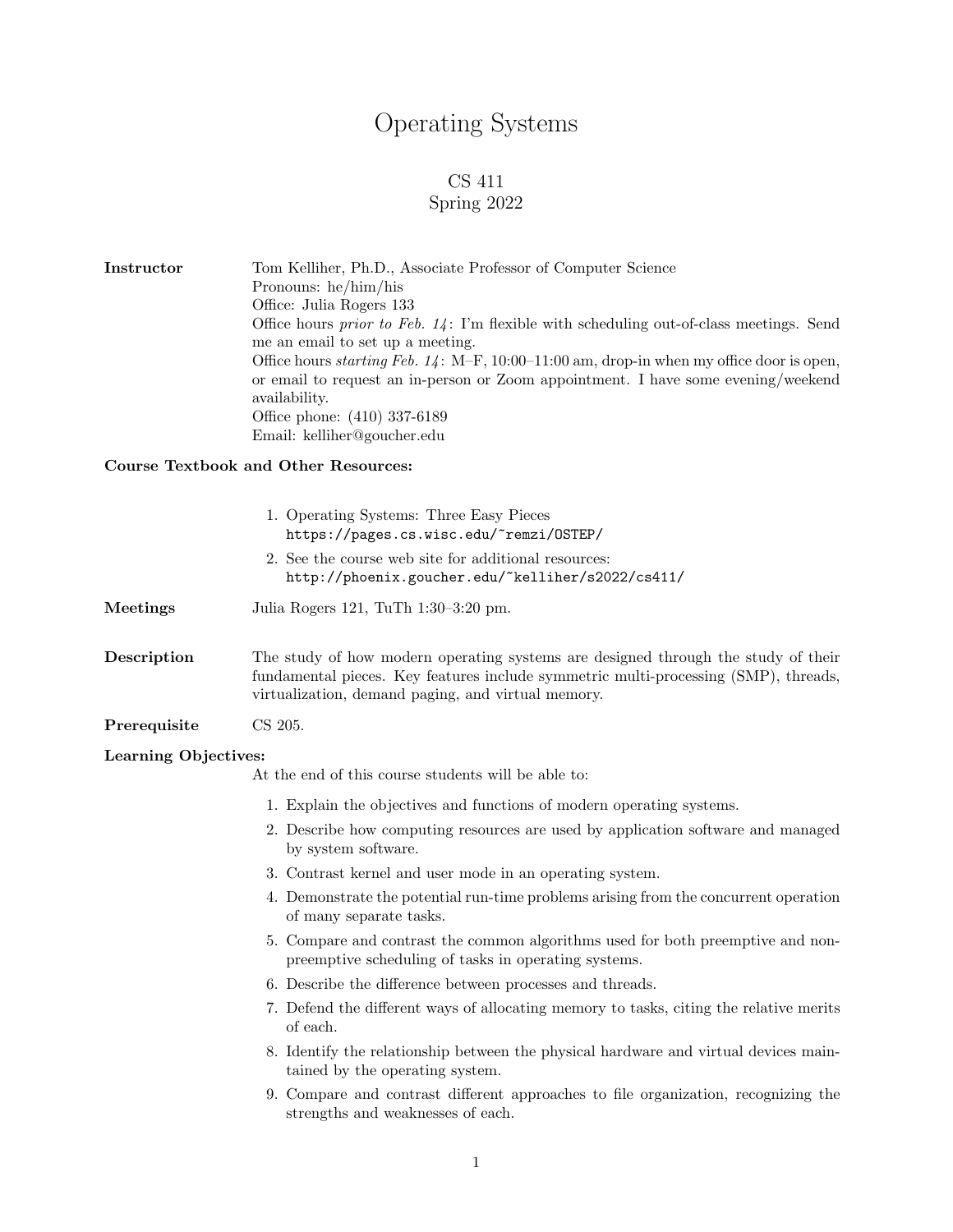| ${\rm Expectations}$ | You are expected to give CS 411 the attention it deserves as a college-level computer |
|----------------------|---------------------------------------------------------------------------------------|
|                      | science course. In particular, you are expected to:                                   |

- Spend an average eight hours per week outside of class working on the course. This includes the entire range of activities from preparing for class, to completing assignments and projects that you weren't able to complete in class, to attending office hours.
- Attend class each time it meets, with all assigned preparation activities completed. During each class meeting, you are expected to pay attention respectfully, work productively, and not interrupt the learning of your classmates.
- Take initiative to seek out help in a combination of forms and channels when needed, and to be honest about when help is needed.

Registering for a four-credit class is a 12-hour-per-week commitment, four hours of which take place during our class meetings. The other eight hours are to be spent in productive, engaged work in individual and group study and in attending office hours.

#### Grading: Grade Distribution

At the conclusion of the semester, your grades will be weighted into a single grade as detailed below, rounded up, and converted to a letter grade as follows:  $A = [92-100]$ , A- = [90–91], B+ = [88–89], B = [82–87], B- = [80–81], etc.

#### Graded Work

- 1. Assignments These will consist of written assignments, labs, and projects. As has been my practice, I will be flexible about the deadlines for assignments. The assignments will account for 60% of your final grade.
- 2. Exams There will be two semester exams and a comprehensive final exam. The semester exams will be scheduled after the completion of the major sections on virtualization and concurrency. The final exam will be scheduled during the Final Experience period.

The exams will account for 40% of your final grade.

#### Academic Integrity

Academic dishonesty is detrimental to the integrity of our learning community and will not be tolerated. All of us, including me, are bound by the Academic Honor Code. The College's Academic Honor Code is available at

www.goucher.edu/documents/General/AcademicHonorCode.pdf. I expect you to be familiar with its obligations and requirements. I have also written a statement that applies the Honor Code to this course. This statement is available on the course web site (see Integrity in My Computer Science Courses).

Disabilities If you have a documented disability you should contact the Academic Center for Excellence (ACE) to arrange for academic accommodations for the course. Carefully follow all of ACE's policies and procedures. Once you have coordinated with ACE, email me to make me aware of your accommodation. I will receive official correspondence from ACE; however, I would also like to receive an email from all students requiring accommodations for the semester. If your accommodation involves taking exams at ACE, it is your responsibility to schedule your exams with ACE. When scheduling exams with ACE, be sure to carbon copy me on any emails with ACE so that I have confirmation that everything is in order. This process is to be repeated for all exams throughout the semester.

#### Achieving Academic Success

If you are struggling in this or other courses, I strongly encourage you to reach out